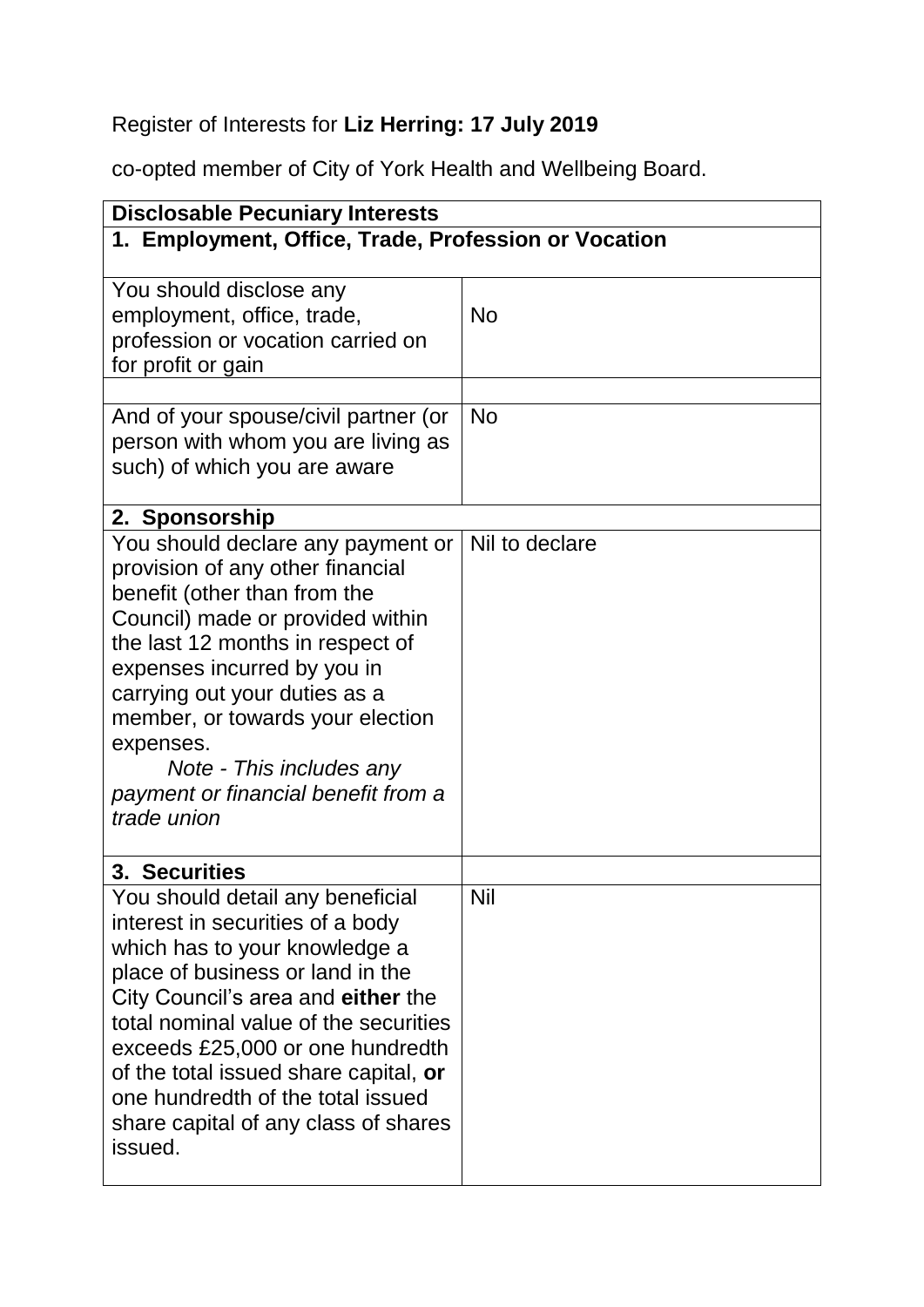| "Securities" does not include<br>building society accounts but<br>includes securities of all other<br>descriptions such as shares,<br>debentures, stock, loan stock and                                                                                                                                                                                                                                                                                     |            |
|-------------------------------------------------------------------------------------------------------------------------------------------------------------------------------------------------------------------------------------------------------------------------------------------------------------------------------------------------------------------------------------------------------------------------------------------------------------|------------|
| units of a collective investment<br>scheme                                                                                                                                                                                                                                                                                                                                                                                                                  |            |
|                                                                                                                                                                                                                                                                                                                                                                                                                                                             |            |
| And of your spouse/civil partner (or<br>person with whom you are living as<br>such) of which you are aware                                                                                                                                                                                                                                                                                                                                                  | <b>Nil</b> |
| 4. Contracts                                                                                                                                                                                                                                                                                                                                                                                                                                                |            |
| You should detail any current<br>undischarged contract made<br>between you, or a body in which<br>you have a beneficial interest, and<br>the Council under which goods or<br>services are to be provided or<br>works are to be executed<br>You have a beneficial interest in a<br>body which is a firm in which you<br>are a partner or a body corporate<br>of which you are a director, or in<br>the securities of which you have a<br>beneficial interest | <b>Nil</b> |
| And of your spouse/civil partner (or<br>person with whom you are living as<br>such) of which you are aware                                                                                                                                                                                                                                                                                                                                                  | <b>Nil</b> |
| 5. Land, Licences and Corporate Tenancies                                                                                                                                                                                                                                                                                                                                                                                                                   |            |
| Land<br>You should detail any beneficial<br>interest in land within the Council<br>area (including any easement, or<br>right in or over land which does not<br>carry the right to occupy or receive<br>income).                                                                                                                                                                                                                                             | <b>Nil</b> |